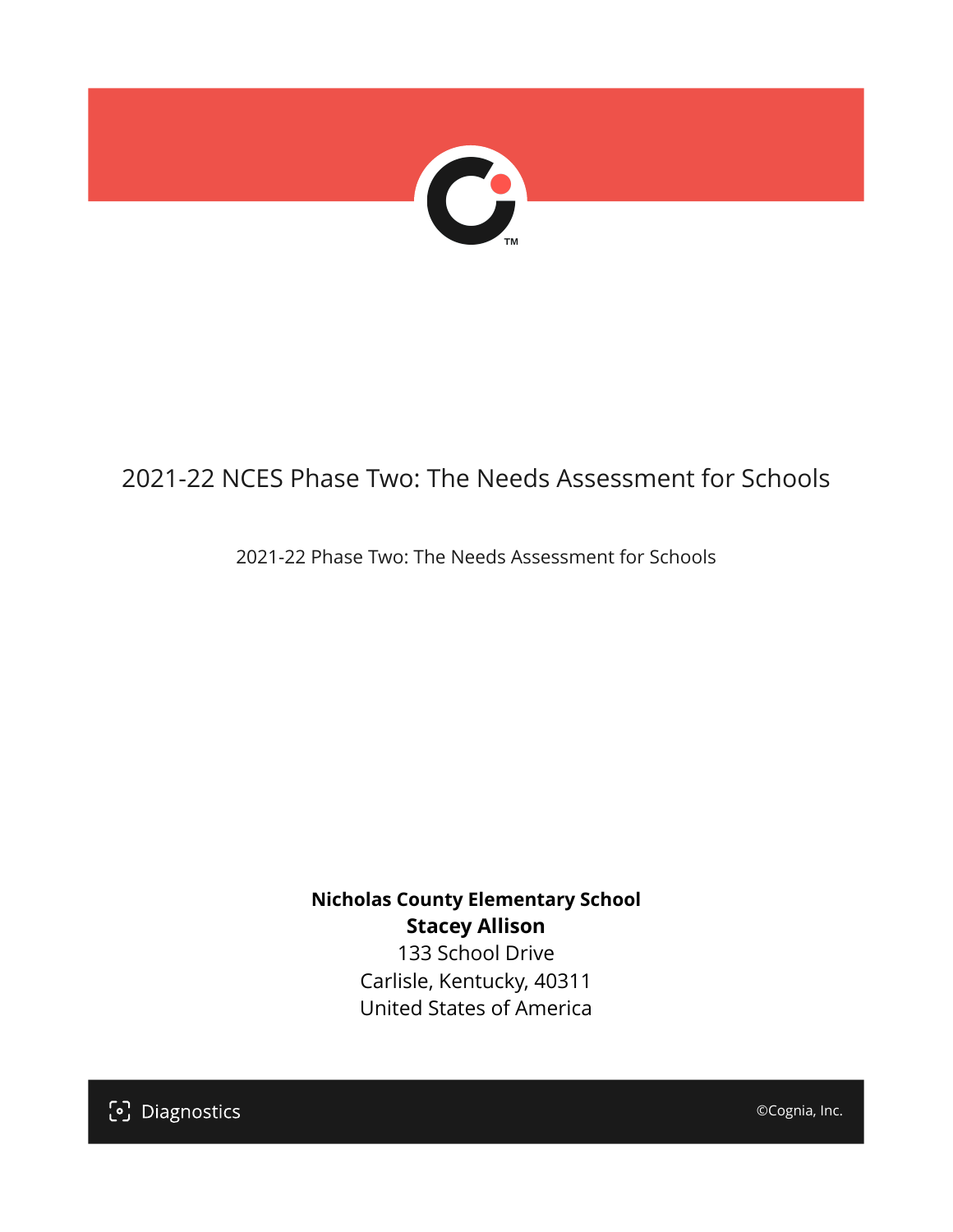Nicholas County Elementary School

#### **Table of Contents**

| 2021-22 Phase Two: The Needs Assessment for Schools Understanding Continuous Imp 3 |  |
|------------------------------------------------------------------------------------|--|
| Attachment Summary                                                                 |  |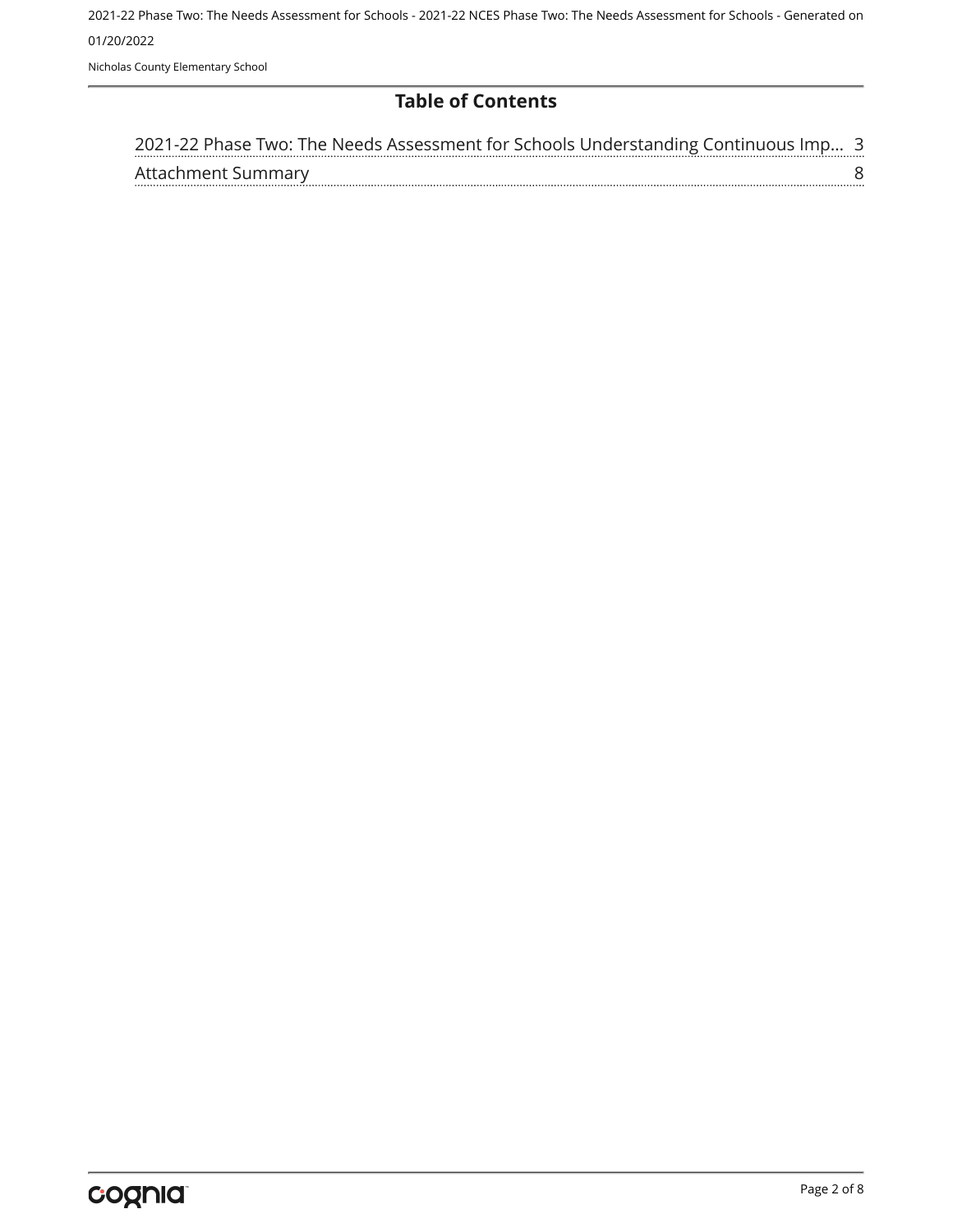### <span id="page-2-0"></span>**2021-22 Phase Two: The Needs Assessment for Schools Understanding Continuous Improvement: The Needs Assessment for Schools**

The Needs Assessment Diagnostic will facilitate the use of multiple sources of data to determine the current reality and establish a foundation for decision-making around school goals and strategies. Once completed, the diagnostic will lead to priorities to be addressed in the comprehensive school improvement plan to build staff capacity and increase student achievement. The needs assessment is to be conducted annually as an essential part of the continuous improvement process and precedes the development of strategic goals (i.e. desired state).

While the focus of continuous improvement is student performance, the work must be guided by the aspects of teaching and learning that affect performance. An effective improvement process should address the contributing factors creating the learning environment (inputs) and the performance data (outcomes).

The needs assessment provides the framework for all schools to clearly and honestly identify their most critical areas for improvement that will be addressed later in the planning process through the development of goals, objectives, strategies and activities. 703 KAR 2:225 requires, as part of continuous improvement planning for schools, each school to complete the needs assessment between October 1 and November 1 of each year and include: (1) a description of the data reviewed and the process used to develop the needs assessment; (2) a review of the previous plan and its implementation to inform development of the new plan; and, (3) perception data gathered from the administration of a valid and reliable measure of teaching and learning conditions.

#### Protocol

1. Clearly detail the process used for reviewing, analyzing and applying data results to determine the priorities from this year's needs assessment. Include names of school councils, leadership teams and stakeholder groups involved, a timeline of the process, the specific data reviewed, and how the meetings are documented.

NCES reviews and analyzes K-PREP data as a whole faculty using KASC provided graphs/guidelines to see strengths and weaknesses, trends, etc. Then grade level teams and individual content teachers disaggregate the data further by students to apply changes to instruction, to plan intervention groups, and placement of students in Core classes. NCES has implemented and continues to have a Learning and Leadership team for continuous improvement that consists of school administrators (Principal and Assistant Principal), district administrator (Supervisor of Instruction), guidance counselor, SBDM council members, and parents.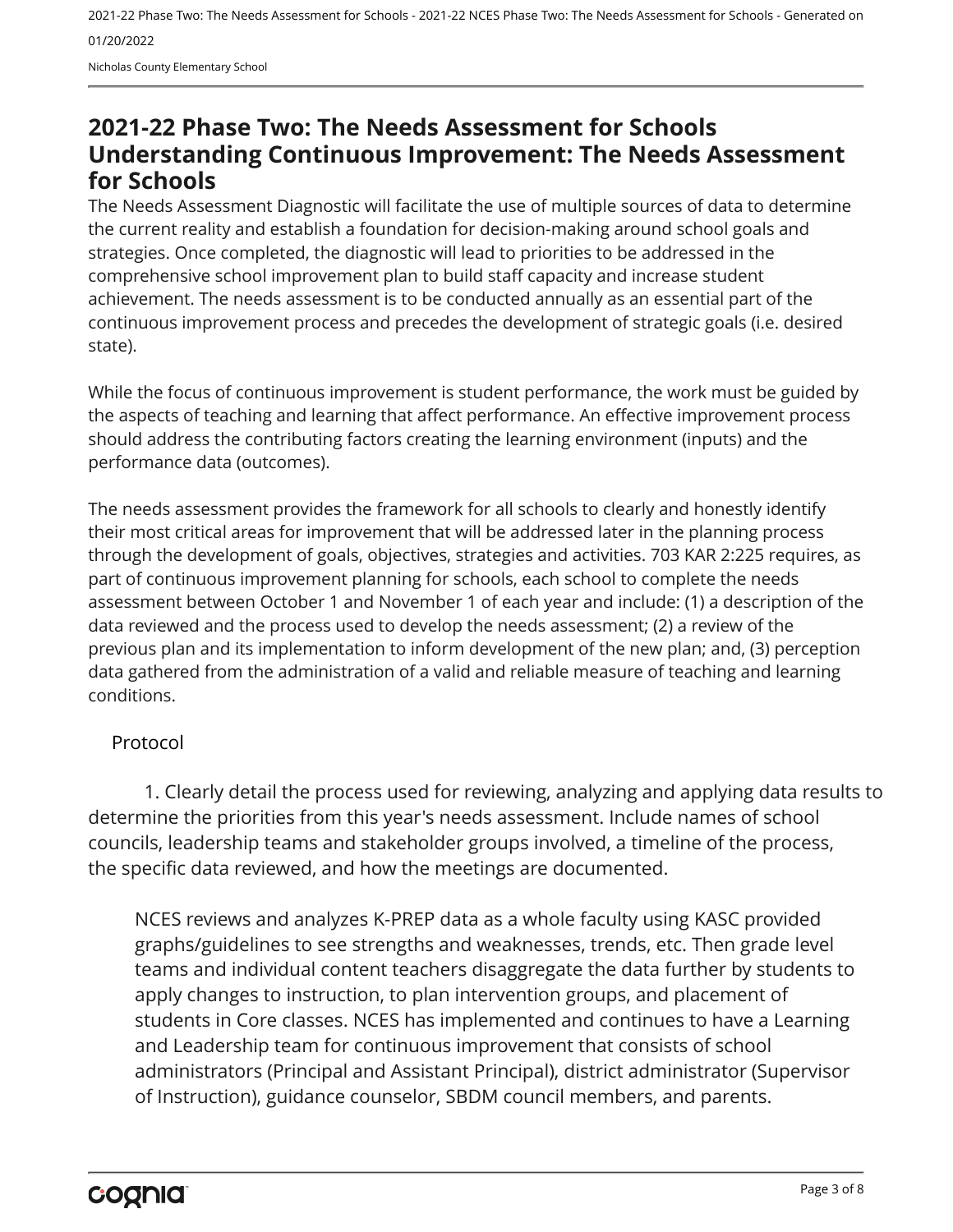Nicholas County Elementary School

#### Trends

2. Analyzing data trends from the previous two academic years, which academic, cultural and behavioral measures remain significant areas for improvement?

#### **Example of Trends**

- The number of behavior referrals increased from 204 in 2019-20 to 288 in 2020-21. - From 2018 to 2020, the school saw an 11% increase in novice scores in reading among students in the achievement gap.

There is not a lot of data to analyze from the past two years due to Covid closures at the end of the 2019-20 school year and being virtual or on a modified schedule for the majority of the 2020-21 school year , that can be compared for an accurate representation. It is very difficult to compare academic related data since there wasn't K-PREP in 2019-20 . Cultural and behavioral measures such as attendance and behavior referrals were greatly reduced in the 2020-21 school year due to not being in-person the majority of the year. - The number of behavior referrals in 2019-20 was 291 and the number of behavior referrals in 2020-21 was only 20. - From 2018 to 2020, K-PREP data shows significant learning loss and gaps in both Math and Reading. In 2018-19, 51% of students in grades 3-6 were Proficient/ Distinguished in reading, and in 2020-21 only 28.75% of students in grades 3-6 were P/D in reading, which is a decrease of 22.25%. -In 2018-19, 46.3% of students in grades 3-6 were P/D in math, and in 2020-21 only 22.25% of students in grades 3-6 were P/D in math, which is a decrease of 24%.

#### Current State

3. Plainly state the current condition of the school using precise numbers and percentages as revealed by multiple sources of outcome data. Cite the source of data used.

#### **Example of Current Academic State:**

- Thirty-four percent (34%) of students in the achievement gap scored proficient on KPREP Reading.

- Fifty-four percent (54%) of our students scored proficient in math compared to the state average of 57%.

#### **Example of Non-Academic Current State:**

- Teacher attendance rate was 84% for the 2020-21 academic year.

- Survey results and perception data indicated 62% of the school's teachers received adequate professional development.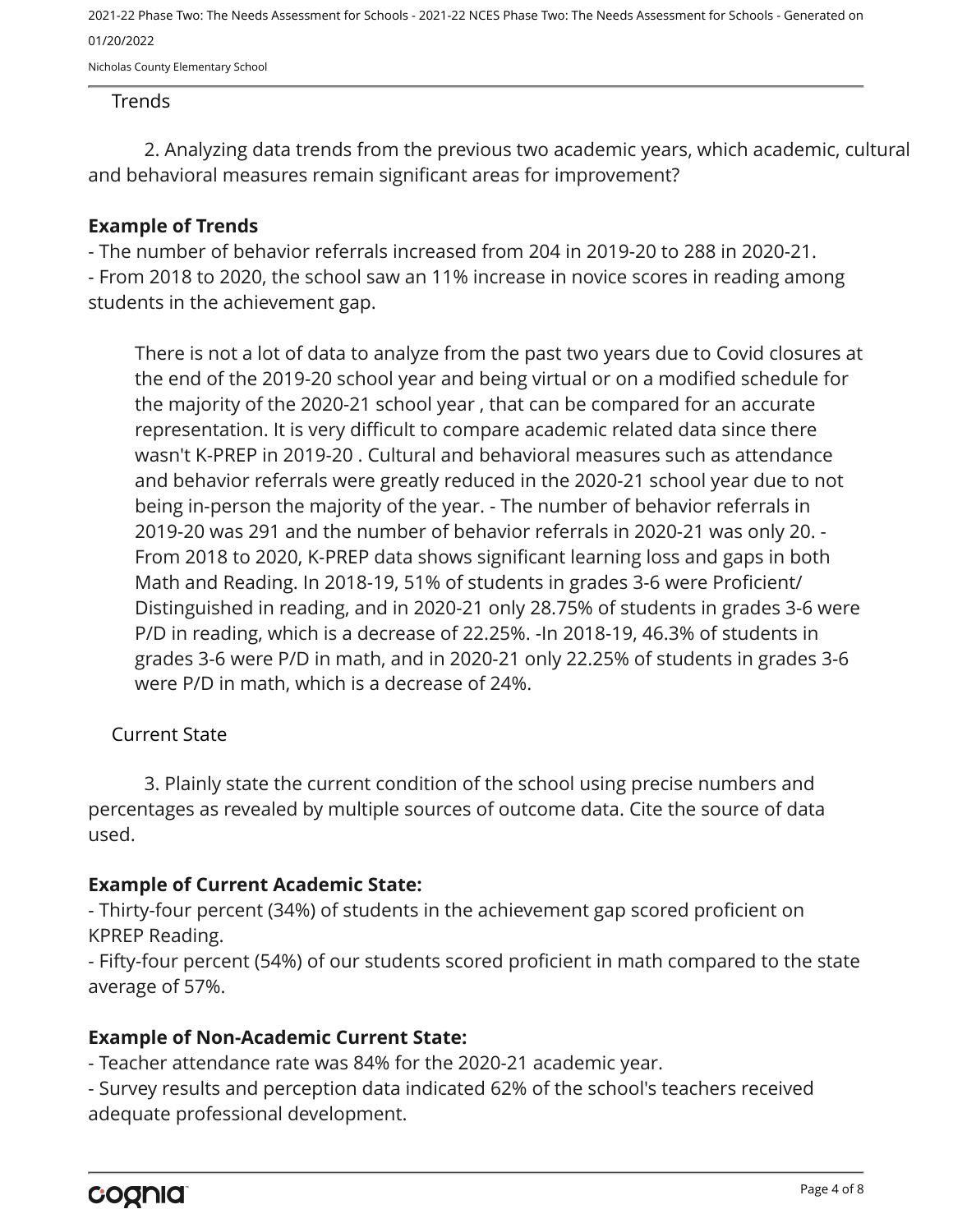Nicholas County Elementary School

Non-Academic State: 1)The number of behavior referrals in 2019-20 was 286- a decrease from 342 in 2018-19. In 2020-21 there were only 20 behavior events due to being on virtual or hybrid schedule the majority of the school year. 2) In 2019-20, 69.4% of students at NCES were economically disadvantaged (Free/Reduced lunch), and in 2020-21 there were 67.8% of students that were considered economically disadvantaged, which was a decrase of 1.6%. Current Academic State: Based on 2018-19 and 2020-21 data since there was no K-PREP data in 2019-20: 1) In 2020-21, 22.25% of students at NCES scored proficient/distinguished in math on K-PREP, which is a decrease of 24% from 2018-19. 2)The state average in math in 2020-21 was 30.7, which NCES was behind the state average by 8.45%. 3) In 2020-21, 28.75% of students at NCES scored proficient/distinguished in reading on K-PREP, which is a decrease of 22.25% from 2018-19. 4) The state average in reading was 40.28% in 2020-21, which NCES was behind the state average by 11.5%. 5) The data from 2020-21 shows a significant learning loss and gaps caused from the Covid-19 pandemic with school closures and virtual/hybrid learning.

Priorities/Concerns

4. Clearly and concisely identify the greatest areas of weakness using precise numbers and percentages.

**NOTE:** These priorities will be thoroughly addressed in the Comprehensive School Improvement Plan (CSIP) diagnostic and template.

**Example:** Sixty-eight (68%) of students in the achievement gap scored below proficiency on the KPREP test in reading as opposed to just 12% of non-gap learners.

- 82% of all 3rd grade students scored below proficiency on the K-PREP test in reading in 2020-21. - 76.8% of all 3rd grade students scored below proficiency on the K-PREP test in math in 2020-21. -66.3% of all 4th grade students scored below proficiency on the K-PREP test in reading in 2020-21. -77.5% of all 4th grade students scored below proficiency on the K-PREP test in math in 2020-21. -81.3% of all 4th grade students scored below proficiency on the K-PREP test in science in 2020-21. -Overall attendance is still a priority and a concern that needs to be addressed. Attendance has been difficult due to Covid quarantines and getting students back to an in-person routine. -70.7% of all 5th grade students scored below proficiency on the K-PREP test in reading in 2020-21. -84.2% of all 5th grade students scored below proficiency on the K-PREP test in math in 2020-21. -71.8% of all 5th grade students scored below proficiency on the K-PREP test in writing in 2020-21. -64.6% of all 6th grade students scored below proficiency on the K-PREP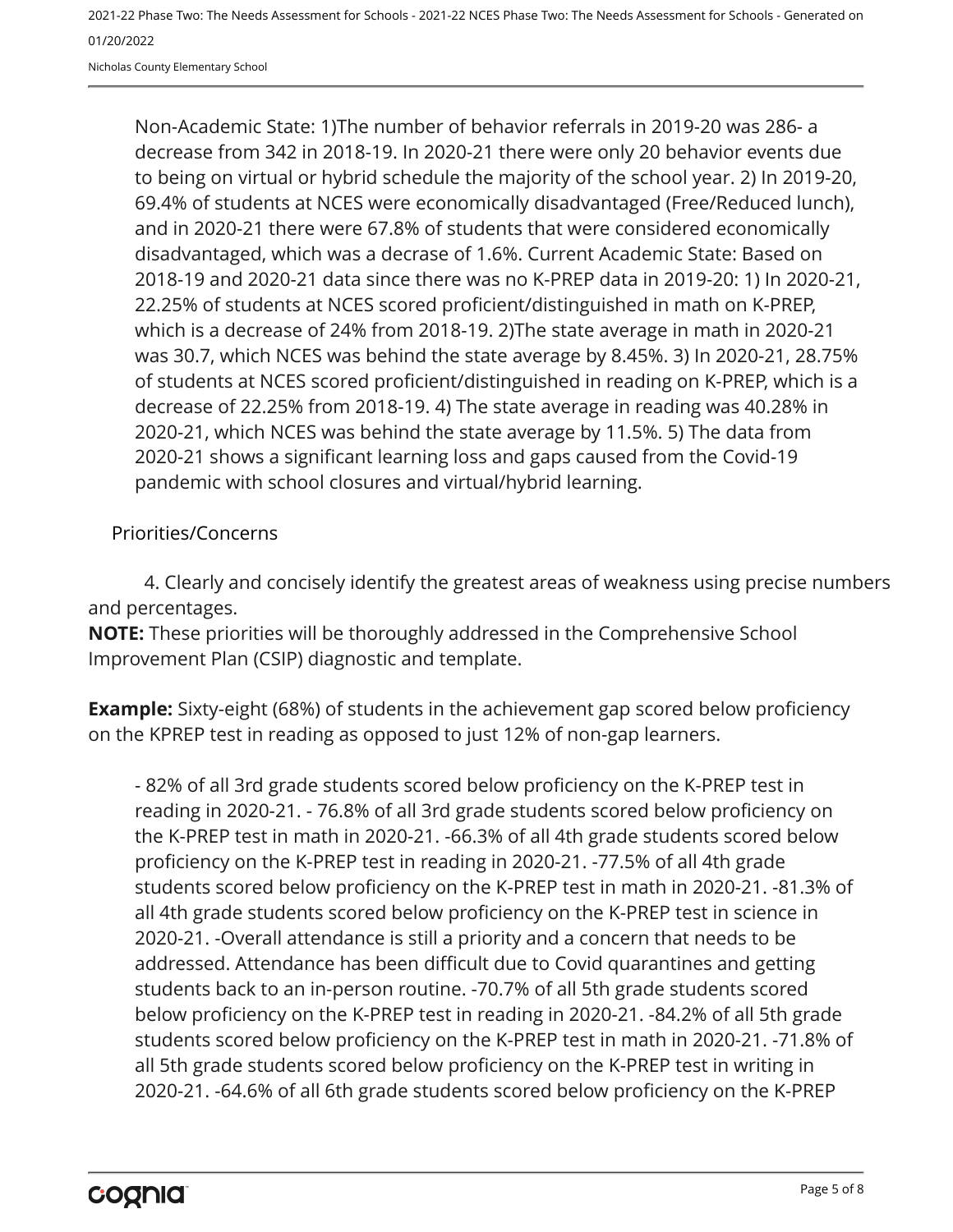Nicholas County Elementary School

test in reading in 2020-21. -74.4% of all 6th grade students scored below proficiency on the K-PREP test in math in 2020-21.

#### Strengths/Leverages

5. Plainly state, using precise numbers and percentages revealed by current data, the strengths and leverages of the school. Explain how they may be utilized to improve areas of concern listed above.

**Example:** Reading achievement has increased from 37% proficient to its current rate of 58%. The systems of support we implemented for reading can be adapted to address our low performance in math.

-18.3% of 6th graders at NCES scored distinguished on K-PREP in reading in 2020-21, which is above the state average of 16.4%. - 22% of 6th graders at NCES scored proficient on K-PREP in math, which is above the state average of 20.5%

Evaluate the Teaching and Learning Environment

6. Consider the processes, practices and conditions evident in the teaching and learning environment as identified in the six Key Core Work Processes outlined below:

[KCWP 1: Design and Deploy Standards](https://education.ky.gov/school/csip/Documents/KCWP%201%20Strategic%20Design%20and%20Deploy%20Standards.pdf) [KCWP 2: Design and Deliver Instruction](https://education.ky.gov/school/csip/Documents/KCWP%202%20Strategic%20Design%20and%20Deliver%20Instruction.pdf) [KCWP 3: Design and Deliver Assessment Literacy](https://education.ky.gov/school/csip/Documents/KCWP%203%20Strategic%20Design%20and%20Deliver%20Assessment%20Literacy.pdf) [KCWP 4: Review, Analyze and Apply Data](https://education.ky.gov/school/csip/Documents/KCWP%204%20Strategic%20Review%20Analyze%20and%20Apply%20Data.pdf) [KCWP 5: Design, Align and Deliver Support](https://education.ky.gov/school/csip/Documents/KCWP%205%20Strategic%20Design%20Align%20Deliver%20Support%20Processes.pdf) [KCWP 6: Establishing Learning Culture and Environment](https://education.ky.gov/school/csip/Documents/KCWP%206%20Strategic%20Establish%20Learning%20Culture%20and%20Environment.pdf)

Utilizing implementation data, perception data, and current policies and practices:

a. Complete the [Key Elements Template.](https://education.ky.gov/school/csip/Documents/School%20Key%20Elements%20Template.docx)

b. Upload your completed template in the attachment area below.

After analyzing the Key Elements of your teaching and learning environment, which processes, practices or conditions will the school focus its resources and efforts upon in order to produce the desired changes?

Note that all processes, practices and conditions can be linked to the six Key Core Work Processes.

**NOTE:** These elements will be thoroughly addressed in the Comprehensive School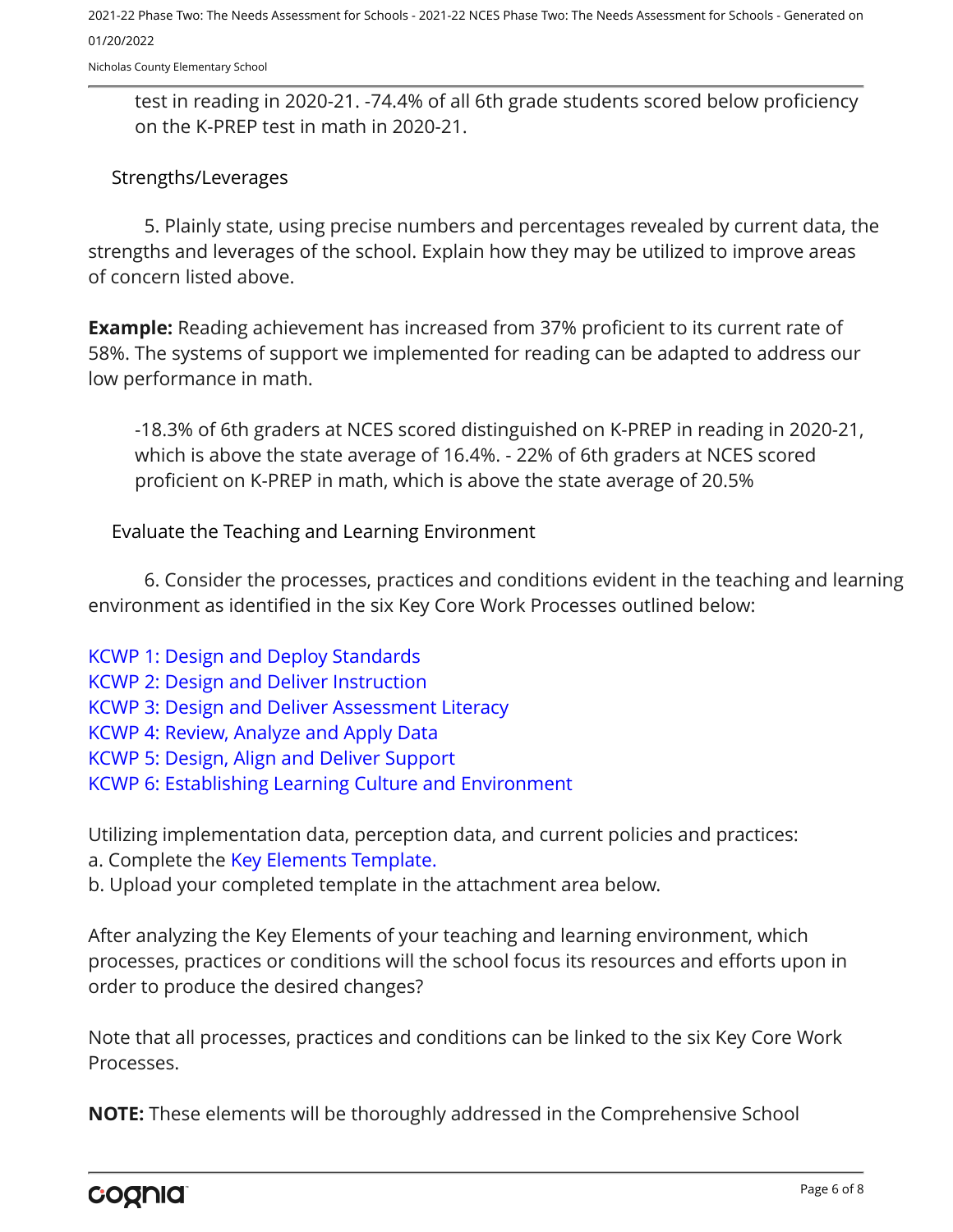Nicholas County Elementary School

Improvement Plan (CSIP) diagnostic and template.

Math has been a district-wide focus since 2018-19, Math Focus Teams have been established at the elementary, middle and high school level. This team has addressed standards, pacing guides, the curriculum and resources being used, daily basic skills practice K-12, and researched a new benchmarking assessment platform, CASE 21 and enCASE item bank, that NCES began using in the 2018-19 school year and continues to use 3 times a year. NCES will continue using CASE 21 for benchmarking and Simple Solutions for daily practice. Reading is also a focus this year at NCES. Teachers were using many different reading series, limited phonics, and there was no consistency at the elementary level. NCES has adopted a new reading series, Open Court, which all reading teachers in grades K-5 will be implementing the 2021-22 school year. During the 2021-22 school year, NCES will also focus its resource and efforts in revamping reading and math intervention services with programming and additional teachers. All of these current practices and processes being done are linked to the following Key Core Work Processes: Designing and Deploying Standards, Designing and Delivering Instruction, and Reviewing, Analyzing, and Delivering Support.